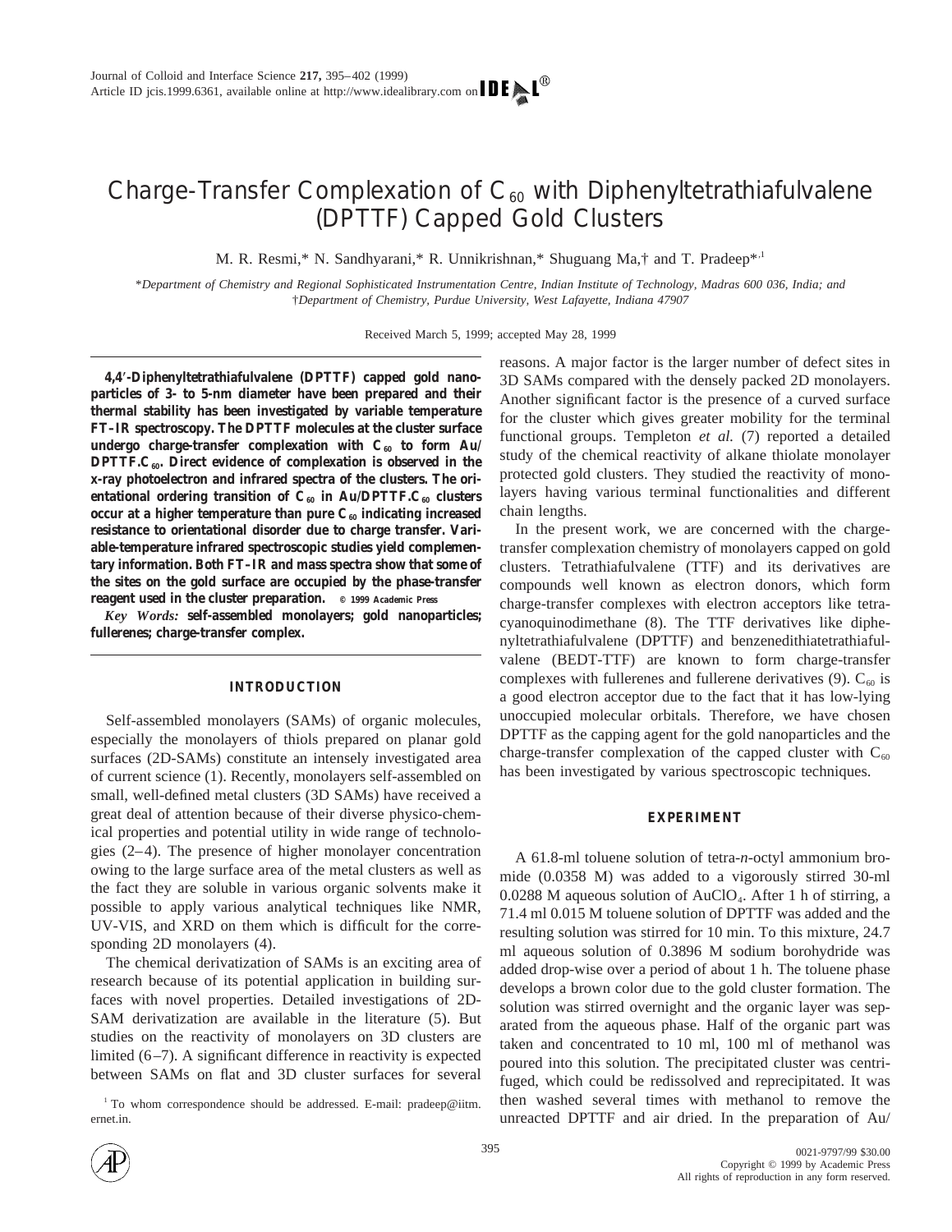



 $(b)$ 





**FIG. 2.** X-ray photoelectron spectra (a) the S2*p* region and (b) Au4*f* region for the Au/DPTTF and the Au/DPTTF. $C_{60}$  clusters.

DPTTF.C<sub>60</sub>, the other half of the organic part of the solution was taken and 20 ml 0.01 M  $C_{60}$  solution in toluene was added. The solution was stirred overnight. It was then concentrated, 100 ml methanol was added, and the precipitated clusters were centrifuged, washed repeatedly with toluene to remove the unreacted DPTTF and  $C_{60}$ , and air dried. The  $C_{60}$  complexed cluster was insoluble in most of the organic solvents.

Transmission electron micrographs were taken with a 200 keV JEOL JEM-2000EX microscope at Purdue University. X-ray diffraction patterns were measured with Cu*K*<sup>a</sup> radiation. The samples were spread on antireflection glass slides to give uniform films. The films were wetted with acetone for adhesion and were blown dry before measurement. All samples were similarly prepared.

FT–IR studies were performed with a Bruker IF66v FT–IR spectrometer and the temperature dependent measurements were done with a variable temperature (100–500 K) accessory fabricated in our laboratory. XPS measurements were conducted with a VG ESCALAB Mk II spectrometer with unmonochromatized Mg*K*<sup>a</sup> radiation. Proton NMR measurements were done in  $CDCl<sub>3</sub>$  solutions of the samples with a 400

**FIG. 1.** The transmission electron micrographs of (a) the Au/DPTTF and (b) the Au/DPTTF. $C_{60}$  clusters.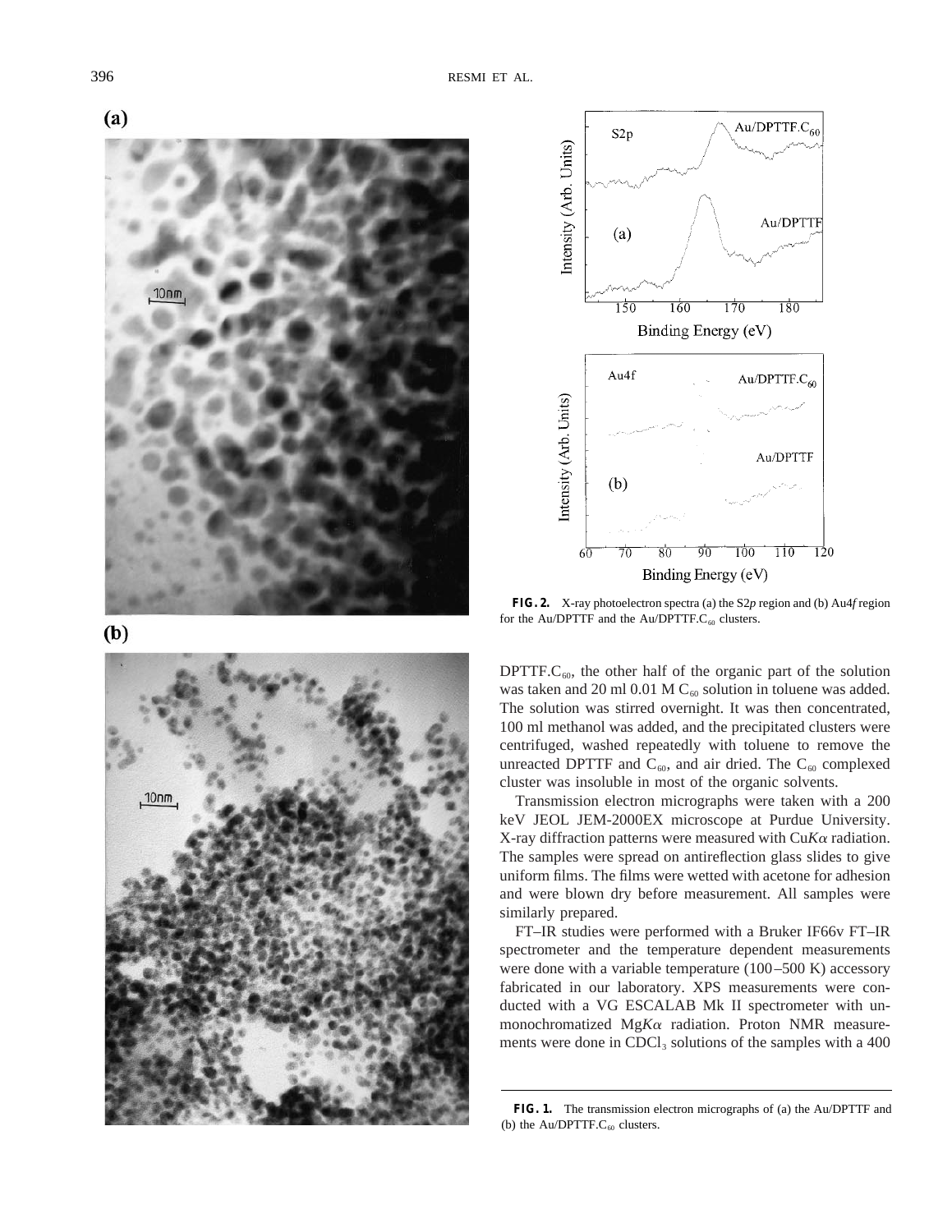

**FIG. 3.** The FT–IR spectrum of the Au/DPTTF clusters. The IR spectrum of solid DPTTF in the 900- to 650-cm<sup>-1</sup> region is shown in the inset.

MHz JEOL NMR spectrometer. The UV/VIS absorption measurements were taken using  $CDCl<sub>3</sub>$  solutions of the clusters with a VARIAN CARY-05 spectrophotometer.

Mass spectra were recorded with a TSQ700 triple quadrupole spectrometer. Samples were introduced as powders, coated on a filament, and heated up to 1473 K in a programmed fashion. Spectra acquired around the maximum in the total ion current were averaged and are reported as the mass spectra of the samples. Collision-induced dissociation spectra of several ions were done to make peak assignments. The ion of interest was mass selected ( $\Delta m = 1$  amu) by the first quadrupole and was collided with Ar (0.4 mTorr) in the second quadrupole at 10 eV translational energy. The collision-induced dissociation spectra were measured with the third quadrupole.

## **RESULTS AND DISCUSSION**

The detailed investigations toward the characterization of the Au/DPTTF and the Au/DPTTF. $C_{60}$  clusters were done by

various spectroscopic techniques like TEM, XRD, NMR, UV-VIS, FT–IR, and mass spectrometry. Variable temperature FT–IR measurements were carried out on the Au/DPTTF clusters for monitoring the decomposition pathway and to understand of the adsorption geometry and stability of the monolayers. Low-temperature FT–IR measurements were performed on the Au/DPTTF. $C_{60}$  clusters to study the effect of charge transfer from the DPTTF monolayer to the  $C_{60}$  molecules on the orientational ordering transition of  $C_{60}$ .

Figures 1a and 1b are the TEM images for the Au/DPTTF and the Au/DPTTF. $C_{60}$  clusters, respectively. Both the images show that most of the particles have sizes less than 6 nm, confirming the nanocrystalline nature of the metal. For both the clusters, the diameters of the particles are in the 3- to 5-nm range. No agglomeration of the particles is seen which would have been observed had  $C_{60}$  been in complexation with multiple clusters.

The powder X-ray diffraction patterns of the clusters are similar to those of the thiolate capped gold clusters (10). X-ray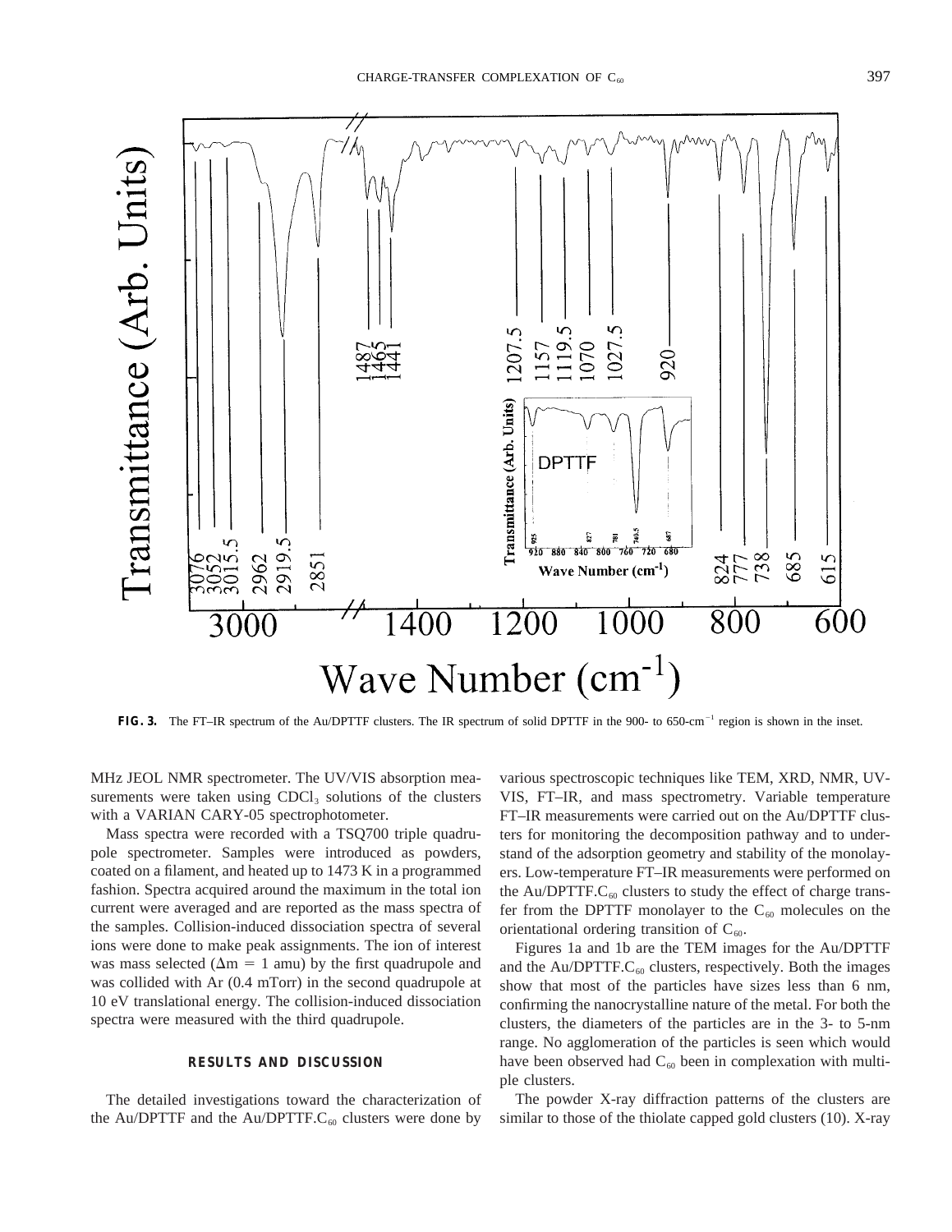Transmittance (Arb. Units) 1024 Au/DPTTF/C Transmittance (Arb. Units) Au/DPTT 692<br>685  $\frac{78}{740}$ 181.5 680 720 700 576<br>526 Wave Number  $(cm<sup>-1</sup>)$ 1200 800 1400 1000 600 3000 Wave Number  $(cm^{-1})$ 

**FIG. 4.** The FT–IR spectrum of Au/DPTTF.C<sub>60</sub> clusters. The inset shows the shift in the C–S stretching region from the Au/DPTTF spectrum.

scattering is dominated by the metal core and contributions from the ligand is minimal. The diffraction patterns are almost identical to that of the bulk fcc gold except that they are broader due to the nanocrystalline nature of the particles. An analysis of the peak-widths on the basis of the Scherrer formula (11) gave cluster sizes which are in agreement with the TEM data. The powder diffraction profile of the two samples are identical indicating that the metal cluster dimension is unaffected upon complexation.

The S2*p* region of the x-ray photoelectron spectra of the samples is shown in Fig. 2a. For the Au/DPTTF cluster, the S2*p* peak occurs at 164.3 eV, whereas it appears at 167.2 eV for the Au/DPTTF. $C_{60}$  cluster. The presence of a peak around 164 eV is indicative of a covalently bound sulfur atom at the surface. This binding energy is slightly higher than the thiolate  $(R-S^{-})$  value normally found in alkane thilolate monolayers (162–164 eV) (12). The shift in the peak position to a higher value upon complexation is indicative of electron transfer to  $C_{60}$  in accordance with the expectation. The fact that no additional sulfur structure is observed indicates that all the sulphur atoms of the DPTTF molecule are uniformly involved in electron transfer and complexation occurs with all of them. Figure 2b shows the Au4*f* region of the XPS spectra where the  $4f_{7/2}$ and  $4f_{5/2}$  bands are present at 88 and 91 eV, respectively, for both the Au/DPTTF and Au/DPTTF. $C_{60}$  clusters. We did not see any shift in the position or asymmetry in the peak shape, which suggests that the majority of gold atoms are in their zero oxidation state. This is in accordance with the data of alkanethiol capped clusters as well (13).

In the FT–IR spectrum of the DPTTF clusters (Fig. 3), the C–S stretching vibrations and the pentagonal ring deformation modes of the DPTTF molecules occur in the  $900-650$  cm<sup>-1</sup> region, which is almost similar to the pristine DPTTF spectrum (shown in the inset of Fig. 3) except for a slight downward shift in peak positions for the cluster due to adsorption. The spectral assignments are based on the detailed vibrational analysis of TTF present in the literature (14). The bands at 685 and 738  $cm^{-1}$  can be assigned to the CS stretching vibrations and the bands at 920, 824, and 777  $cm^{-1}$  have contributions from ring SCC bending and external CCS bending modes. In the highfrequency region, the bands at 3076, 3052, and 3015.5  $cm^{-1}$ correspond to the CH stretching vibrations of the benzene rings as well as the stretching vibrations of CH groups of the TTF moiety. In spite of thorough washing of the samples with toluene, the FT–IR spectrum shows peaks corresponding to the phase transfer reagent, tetraoctylammonium bromide. This may be because the Au–S bonds formed by the DPTTF could be weaker compared to the other monolayers such as alkane thiols. Thus in the high-frequency region of the FT–IR spectrum, the bands at 2962, 2919.5, and 2851  $\text{cm}^{-1}$  can be attrib-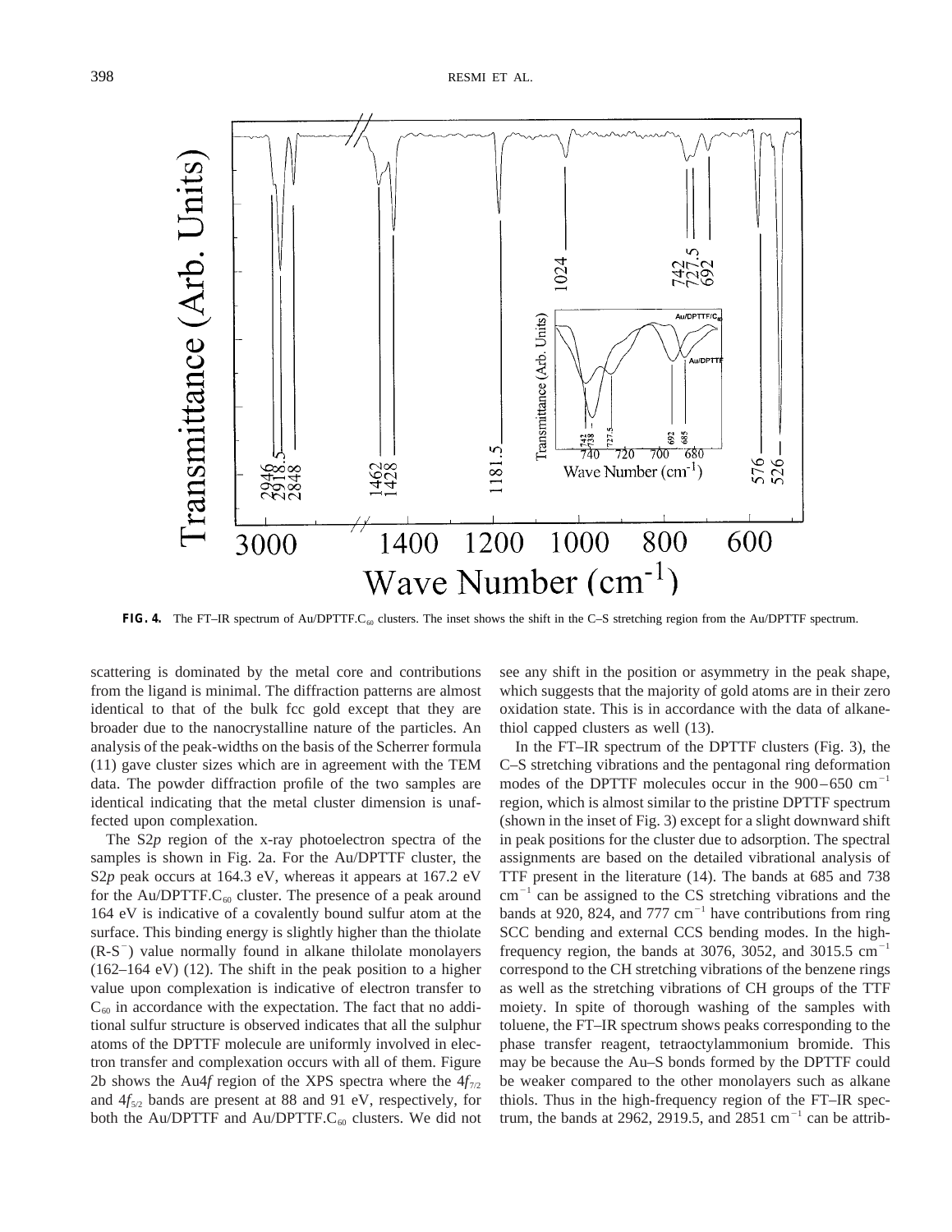

FIG. 5. The variable temperature FT–IR spectra of the Au/DPTTF clusters in the 900- to 650-cm<sup>-1</sup> region. The high-frequency region is shown in the inset. Temperatures are marked.

uted to the symmetric and antisymmetric C–H stretching vibrations of the methyl and methylene groups, and the bands at 1207.5, 1157, 1119.5, 1070, and 1027.5 cm<sup>-1</sup> can be assigned to the  $CH<sub>2</sub>$  wagging and rocking modes of the octyl chains of the phase transfer reagent. The corresponding methylene scissoring modes appear at 1487, 1465, and 1441  $cm^{-1}$ .

In the FT–IR spectrum of Au/DPTTF. $C_{60}$  clusters (Fig. 4), the four peaks corresponding to the  $C_{60}$  vibrations are observed at 1428, 1181.5, 576, and 526  $cm^{-1}$ . The C-S stretching band at 685 cm<sup>-1</sup> is showing an 8-cm<sup>-1</sup> shift toward the higher frequency side (inset of Fig. 4) and the band at  $738 \text{ cm}^{-1}$  is getting spit into two peaks at 742 and 727.5  $cm^{-1}$ .

In complexes with extensive charge-transfer (CT) like  $C_{60}Br_8. TTF_8$  (9c), a remarkable decrease in the frequency of the vibrational bands of the fullerene is observed corresponding to multi-electron transfer. But in most of the CT complexes, where there is only partial electron transfer, the downshift of the vibrational bands is by a value less than  $4 \text{ cm}^{-1}$  as in the case of  $C_{60}$ . HMTTEF complex (9d). In the FT–IR spectrum of Au/DPTTF.C<sub>60</sub> clusters, the C<sub>60</sub> bands at 527 and 1429 cm<sup>-1</sup> are showing a 1-cm<sup>-1</sup> downshift with respect to the  $C_{60}$  spectrum. The increase in the frequency of the TTF modes and the corresponding frequency decrease for the  $C_{60}$  modes,

although small, are indicative of a weak charge-transfer interaction.

In the spectrum, the peaks in the 3000- to  $2800 \text{ cm}^{-1}$  region can be attributed to the vibrations of the hydrocarbon chain of the phase transfer reagent impurity. The methylene scissoring mode appears at  $1462 \text{ cm}^{-1}$ . The wagging and rocking progression bands are showing substantial difference when compared to the Au/DPTTF spectrum. This difference coupled with the changes in the aliphatic CH stretching region is indicative of changes in the organization of the alkyl chains.

The variable temperature FT–IR spectra of the Au/DPTTF clusters (Fig. 5) show that the DPTTF monolayer is quite stable up to 398 K and there is essentially no change in the 600- to  $900$ -cm<sup>-1</sup> region up to this temperature except an overall decrease in intensity due to the slow desorption of the monolayer at higher temperatures. From 423 K onward, a change in the spectral profile is observed in this region. The bands at 738 and 685 cm<sup>-1</sup> are shifted to 749 and 700 cm<sup>-1</sup>, respectively, whereas the bands at 921, 824, and 777 cm<sup>-1</sup> are disappearing. A corresponding sudden intensity decrease for the peak at 3076  $\text{cm}^{-1}$  corresponding to the aromatic CH stretching vibration is also observed. The changes can be attributed to the change in the orientation of the fulvalene moiety along with subsequent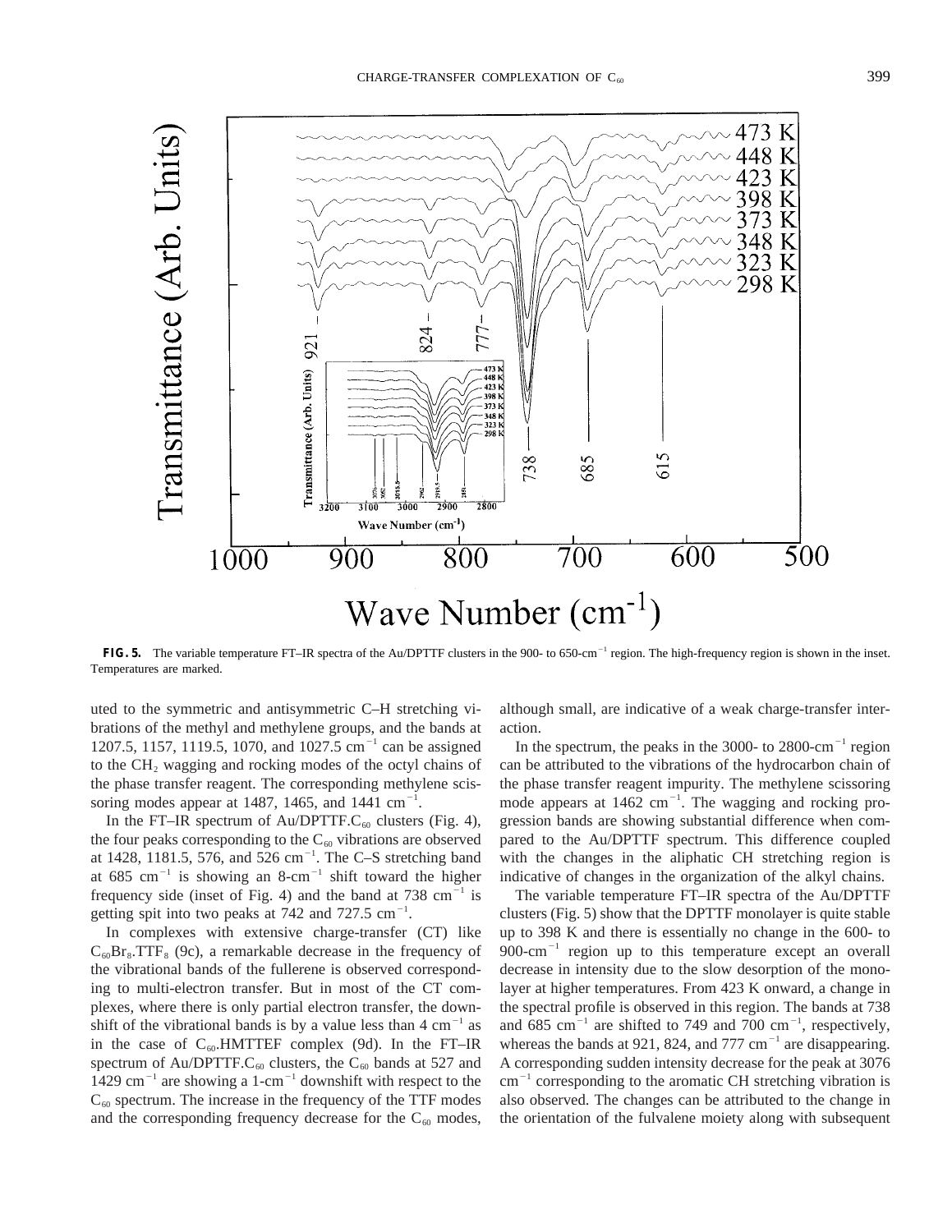

**FIG. 6.** The variable temperature FT–IR spectra of the Au/DPTTF  $\cdot$  C<sub>60</sub> clusters. The inset shows the change for the pentagonal pinch mode before and after the orientational ordering transition. The temperatures are marked.

changes in the phenyl ring orientations without the breakage of the Au–S bonding at 423 K. The spectra at 423 and 448 K show multiple geometries at the surface whereas in the highfrequency region, the C–H stretching vibrations at 2919.5 and  $2851$  cm<sup>-1</sup> show a 2-cm<sup>-1</sup> shift to higher frequency at 323 K, indicating the melting of the alkyl chains of the phase transfer reagent.

One of the possible methods of observing the charge transfer of the DPTTF monolayer to  $C_{60}$  is the study of the orientational ordering transition of  $C_{60}$ . Fullerenes and their highly symmetrical derivatives are known to undergo first-order phase transitions which are orientational in nature involving essentially the freezing of the free rotations of the molecules (15, 16). The orientational ordering transition of  $C_{60}$  occurs around 249 K. Any form of charge transfer to the fullerene cage or bonding which can hinder the free rotations to some extent will increase the temperature for rotational freezing. We have studied the orientational ordering transition of  $C_{60}$  in the Au/DPTTF. $C_{60}$ clusters by differential scanning calorimetry and variable temperature FT–IR spectroscopy.

In the FT–IR spectrum of  $C_{60}$ , the pentagonal pinch mode appearing at  $1429 \text{ cm}^{-1}$  is the most sensitive band for the orientational ordering transition (16). For the Au/DPTTF. $C_{60}$ cluster, the pentagonal pinch mode of  $C_{60}$  appears at 1428 cm<sup>-1</sup> in the room-temperature IR spectrum. In the variable temperature FT–IR studies (Fig. 6) this band shows a  $3$ -cm<sup>-1</sup> shift to higher frequency along with an intensity increase around 263 K (shown in the inset of Fig. 6). The extent of shift and the narrowing of the band profile is comparable to that of pure  $C_{60}$ .

The mass spectra for the Au/DPTTF and Au/DPTTF. $C_{60}$ clusters, respectively, are shown in Figs. 7a and 7b. In the mass spectrum of Au/DPTTF cluster (Fig. 7a), a peak at *m*/*z* 356 is due to the molecular ion  $C_{18}H_{12}S_4^+$  of DPTTF and the peak at  $m/z$  102 can be assigned to the  $C_3H_2S_2^+$  fragment from the TTF moiety. The peaks at *m*/*z* 466, 353, 254, and 156 can be attributed to the phase-transfer reagent. The former is due to the molecular ion of the phase transfer reagent  $(C_8H_{17})_4N^+$  and latter are its fragments. In the mass spectrum of  $Au/DPTTF.C<sub>60</sub>$ (Fig. 7b), the peaks at  $m/z$  720 and 360 are due to  $C_{60}^{+}$  and  $C_{60}^{2+}$ which dominate the mass spectrum. The difference in the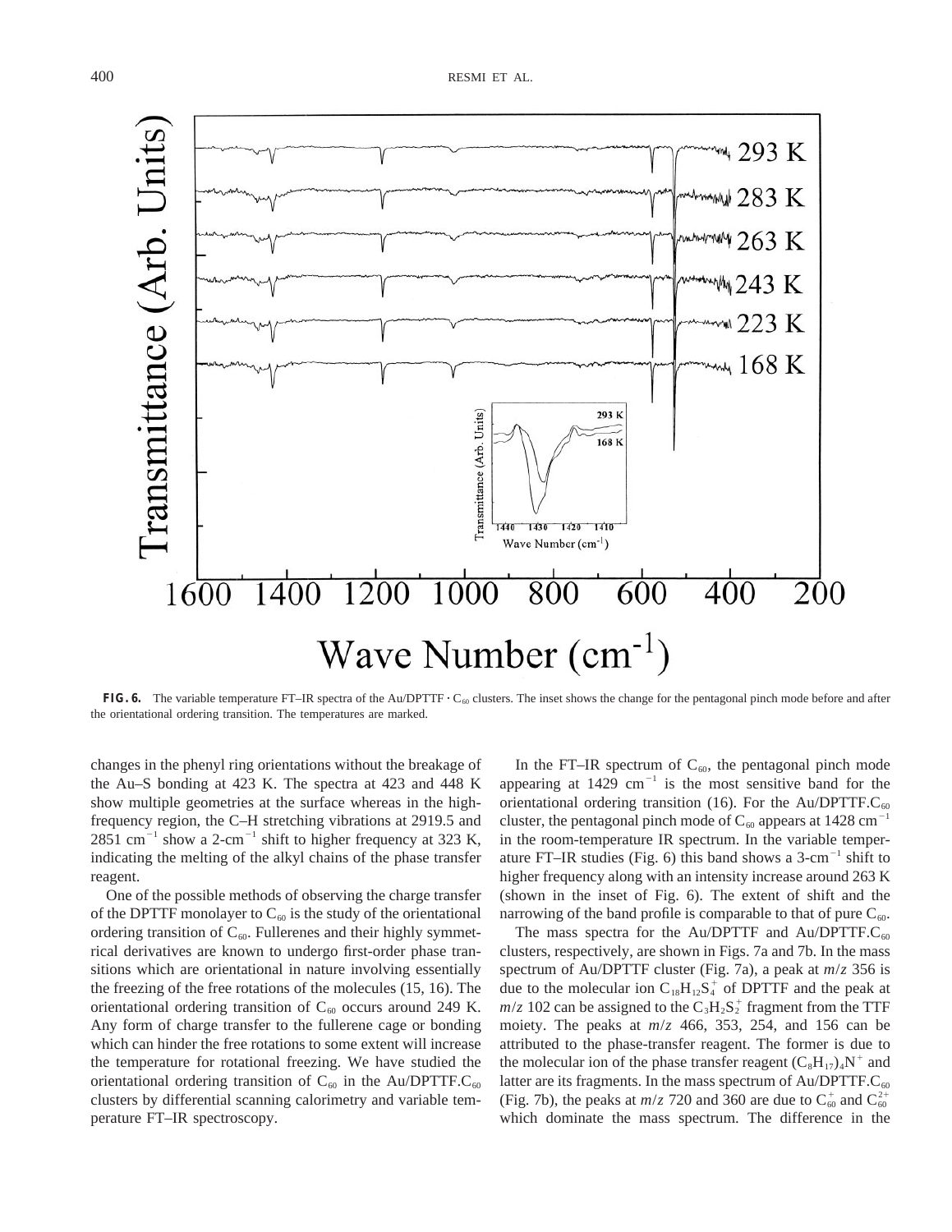

**FIG. 7.** Mass spectra of (a) the Au/DPTTF and (b) the Au/DPTTF. $C_{60}$ clusters. Mass numbers of the peaks of importance are labeled.

intensities of the  $C_{60}$  and DPTTF peaks are presumably due to the difference in their ionization efficiencies. The peak at *m*/*z* 280 is the  $C_{12}H_8S_4^+$  fragment arising due to a phenyl loss from the DPTTF molecular ion. Here also, the peaks at *m*/*z* 466, 353, 254, and 156 can be attributed to the  $(C_8H_{17})_4N^+$  and its fragments from the phase-transfer reagent.

Thus, derivatization of gold nanoparticle surfaces by means of charge transfer can be achieved by selecting monolayers of suitable donor molecules like tetrathiafulvalenes and acceptors like  $C_{60}$ , expanding the scope of surface modification of 3D-SAMs. The present work illustrates the possibility of putting materials with novel properties like fullerenes on top of a monolayer surface. The absence of dense packing unlike in the self-assembly on flat surfaces gives considerable flexibility for the donor molecules which is an important factor to have an effective charge transfer with the spherical fullerene molecules. From the variable-temperature FT–IR and DSC studies, it can be concluded that even though the charge transfer from the DPTTF monolayer is not strong enough to completely eliminate the dynamical disorder of fullerenes, it does have an effect on the temperature of the orientational ordering. It is to be noted that the DPTTF molecules appear to lie flat on the surface since all the sulfur atoms seem to be involved in bonding. This means that  $C_{60}$  molecules must approach very close to the surface to allow complex formation. Thus, the long alkyl chains of the phase-transfer reagent molecules, which are shown to be present on the surface, are sufficiently flexible to allow the penetration of fullerenes.

#### **ACKNOWLEDGMENTS**

T.P. thanks the Department of Science and Technology, Government of India for supporting his research programme on monolayers. M.R.R. and N.S. thank the Council of Scientific and Industrial Research for Research Fellowships. Part of this research was carried out at Purdue University when T.P. was a Senior Fulbright Fellow in the laboratory of Prof. Graham Cooks. Dr. Said Mansour is thanked for the transmission electron micrographs.

#### **REFERENCES**

- 1. (a) See for example, Bain, C. D., Troughton, E. B., Tao, Y. T., Evall, J., Whitesides, G. M., and Nuzzo, R. G., *J. Am. Chem. Soc.* **111,** 321 (1989). (b) Finkelea, H. O., Avery, S., and Lynch, M., *Langmuir* **3,** 409 (1987). (c) Bain, C. D., Davies, P. B., Ong, T. H., Ward, R. N., and Brown, M. A., *Langmuir* **7,** 1563 (1991). (d) Whitesides, G. M., and Laibinis, P. E., *Langmuir* **6,** 87 (1990). (e) Allara, D. L., and Nuzzo, R. G., *Langmuir* **1,** 52 (1985). (f ) Chidsey, C. E. D., Liu, G. Y., Rountree, P., and Scoles, G., *J. Chem. Phys.* **91,** 4421 (1989). (g) Tao, Y.-T., Wu, C.-C., Eu, J.-Y., and Lin, W.-L., *Langmuir* **13,** 4018 (1997); Porter, M. D., Bright, T. B., Allara, D. L., and Chidsey, C. E. D., *J. Am. Chem. Soc.* **109,** 3559 (1987); Nuzzo, R. G., Dubois, L. H., and Allara, D. L., *J. Am. Chem. Soc.* **112,** 558 (1990); Nuzzo, R. G., Fusco, F. A., and Allara, D. L., *J. Am. Chem. Soc.* **109,** 2358 (1987).
- 2. Hostetler, M. J., and Murray, R. W., *Curr. Op. Colloid Interface Surf.* **2,** 42 (1997).
- 3. (a) Wang, Y., and Herron, N., *J. Phys. Chem.* **95,** 525 (1991). (b) Schmid, G., *Chem. Rev.* **92,** 1709 (1992). (c) Hoffman, A, J., Mills, G., Yee, H., and Hoffman, M. R., *J. Phys. Chem.* **96,** 5546 (1992). (d) Green, S. J., Stokes, J. J., Hosteller, M. J., Pietron, J., and Murray, R. W., *J. Phys. Chem.* **101,** 2663 (1997). (e) Storhoff, J. J., Elghanian, R., Mucic, C., Mirkin, C. A., and Letsinger, R. L., *J. Am. Chem. Soc.* **120,** 1959 (1998). (f ) Mandler, D., and Turyan, I., *Electroanalysis* **8,** 207 (1996).
- 4. Terril, R. H., Postlethwaite, T. A., Chen, C.-H., Poon, C.-D., Terzis, A., Chen, A., Hutchison, J. E., Clark, M. R., Wignall, G., Londono, J. D., Superfine, R., Falvo, M., Johnson, C. S., Jr., Samulski, E. T., and Murray, R. W., *J. Am. Chem. Soc.* **117,** 12537 (1995).
- 5. Ulman, A., "An Introduction to Ultrathin Organic Films: From Langmuir Blodgett to Self Assembly." Academic Press, New York, 1991; Ulman, A., *Chem. Rev.* **96,** 1533 (1996).
- 6. Shi, J., Gider, S., Babcock, K., and Awschalom, D. D., *Science* **271,** 937 (1996).
- 7. Templeton, A. C., Hosteller, M. J., Kraft, C. T., and Murray, R. W., *J. Am. Chem. Soc.* **120,** 1906 (1998).
- 8. Wudl, F., Smith, G. M., and Hufnagal, E. J., *J. Chem. Soc., Chem. Commun.,* 1453 (1953); Coleman, L. B., Cohen, M. J., Sandman, D. J., Yamagosho, M. J., Garito, A. F., and Heeger, A. J., *Solid State Commun.* **12,** 1125 (1973).
- 9. (a) Yang, Y., *J. Phys. Chem.* **96,** 764 (1992); (b) Izuoka, A., Tachikawa, T., Sugawara, T., Saito, Y., and Shinohara, H., *Chem. Lett.,* 1049 (1992); Izuoka, A., Tachikawa, T., Sugawara, T., Suzuki, Y., Konno, M., Saito, Y., and Shinohara, H., *J. Chem. Soc. Chem. Commun.,* 1473 (1992); (c) Rao, C. N. R., Govindraj, A., Sumathy, R., and Sood, A. K., *Mol. Phys.* **88,**